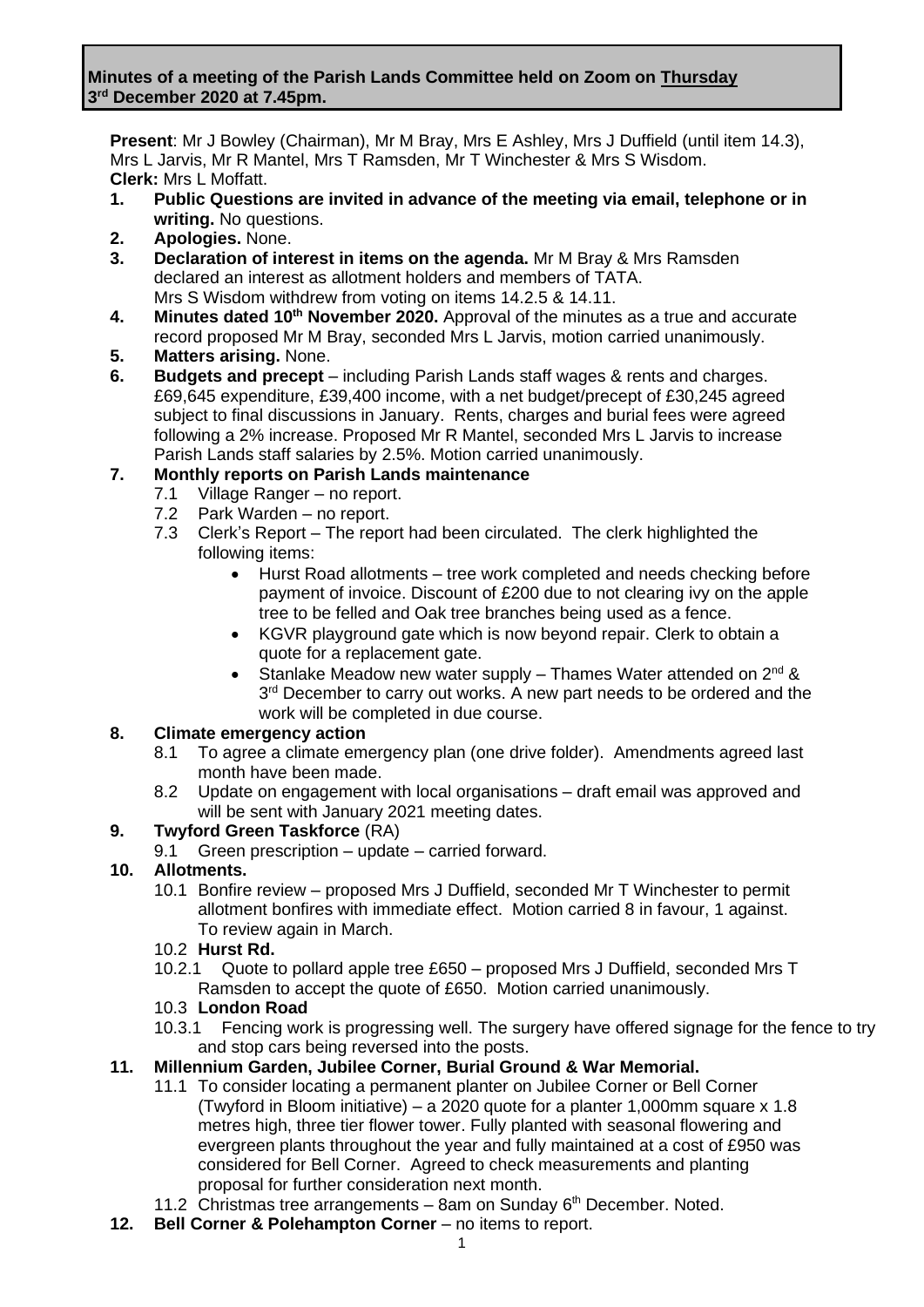## **13. King George V Recreation Ground.**

- 13.1 Resident request to move KGVR Longfield Road car park bench. £90 to remove, £30 to dispose of, £118 to re-instate. Proposed Mr M Bray, seconded Mrs T Ramsden to accept the quote of £208 to move the bench to the north/west corner of the main field. Motion carried unanimously.
- 13.2 Request to plant a Walnut tree Mrs T Ramsden and Mr M Bray volunteered to move and plant the tree at Stanlake Meadow.
- 13.3 Resident requests to ride an electric bike in KGVR (one drive) the Council do not permit motorised scooters or bikes on their Parish Lands.
- 13.4 Resident communication skate park. The committee looked at their ideas and proposals for a new / refurbished skate park. The working group will meet with interested youngsters to hear their ideas in due course.
- 13.5 Skate Park working group meeting 24.11.20 update, contact with WBC and to agree working group terms of reference. Mrs J Duffield, Mrs L Jarvis & Mrs S Wisdom met and meeting minutes will be circulated. Ricky Josey from WBC has offered to meet and help source quotes and funding. Terms of reference will be carried forward to the next meeting.

## **14. Stanlake Meadow.**

- 14.1 Sports club 5 year agreement renewal –Twyford Comets suggested amendments – carried forward.
- 14.2 Copse project update
	- 14.2.1 Lectern sign the draft has been approved and is going to production.
	- 14.2.2 Friends of Stanlake Copse working group tools have been ordered.
	- 14.2.3 Event risk assessment noted.
	- 14.2.4 Tree planting event:
		- planting plan has been confirmed.
		- Mrs Ashley, Mr M Bray, Mr and Mrs Jarvis, Mrs T Ramsden & Mrs Wisdom have volunteered to help.
		- Stations will be set up with hand sanitiser, antibacterial spray, cloths and sign in sheets.
		- Residents will be planting their trees within their bubbles.
	- 14.2.5 £84 for First Aid cover Proposed Mr M Bray, seconded

Mrs T Ramsden to approve the quote of £84. Motion carried unanimously. Mrs S Wisdom withdrew from voting.

14.2.6 Compost being delivered on Friday 4<sup>th</sup> December. Noted.

- Mrs J Duffield left the meeting.
- 14.3 Moles cost incurred £48 approved by the Chairman as emergency expenditure.
- 14.4 Network rail response re fence 29.10.20. Noted.
- 14.5 Police Unauthorised encampment leaflet. Noted.
- 14.6 Volunteer Warden project & to consider youth work quote from Just Around the Corner – email sent 27.11.20. Responses from the Youth Centre and St Marys Church had been circulated. Agreed to invite Kathy Peck and one of the youth workers to the January meeting.
- 14.7 Gates old gate posts / width of gate / report on problems to be resolved. Mr M Bray reported on some snagging problems with the new gates. The contractors removed the height bar in error and the height is now shorter than the requirements on the sign. Agreed to accept the contractors offer to replace the sign specifying a 2m height and address some of the paintwork problems. The contractors have guaranteed the height bar for 3 years. The gate doesn't meet up with the latch and repairs are due to be carried out on  $4<sup>th</sup>$  December.
- 14.8 Gate padlocks £200 unanimously approved retrospectively.
- 14.9 Goal posts contractor suggestion to place in sockets as opposed to concreting in – the committee agreed.
- 14.10Twyford Comets to resume football on 5<sup>th</sup> December. Noted.
- 14.11Beer Festival request for use 10th/11th/12th/13th June 2021. Unanimously approved.
	- Mrs S Wisdom withdrew from voting.
- 14.12Colleton school fence posts painted white. Noted.